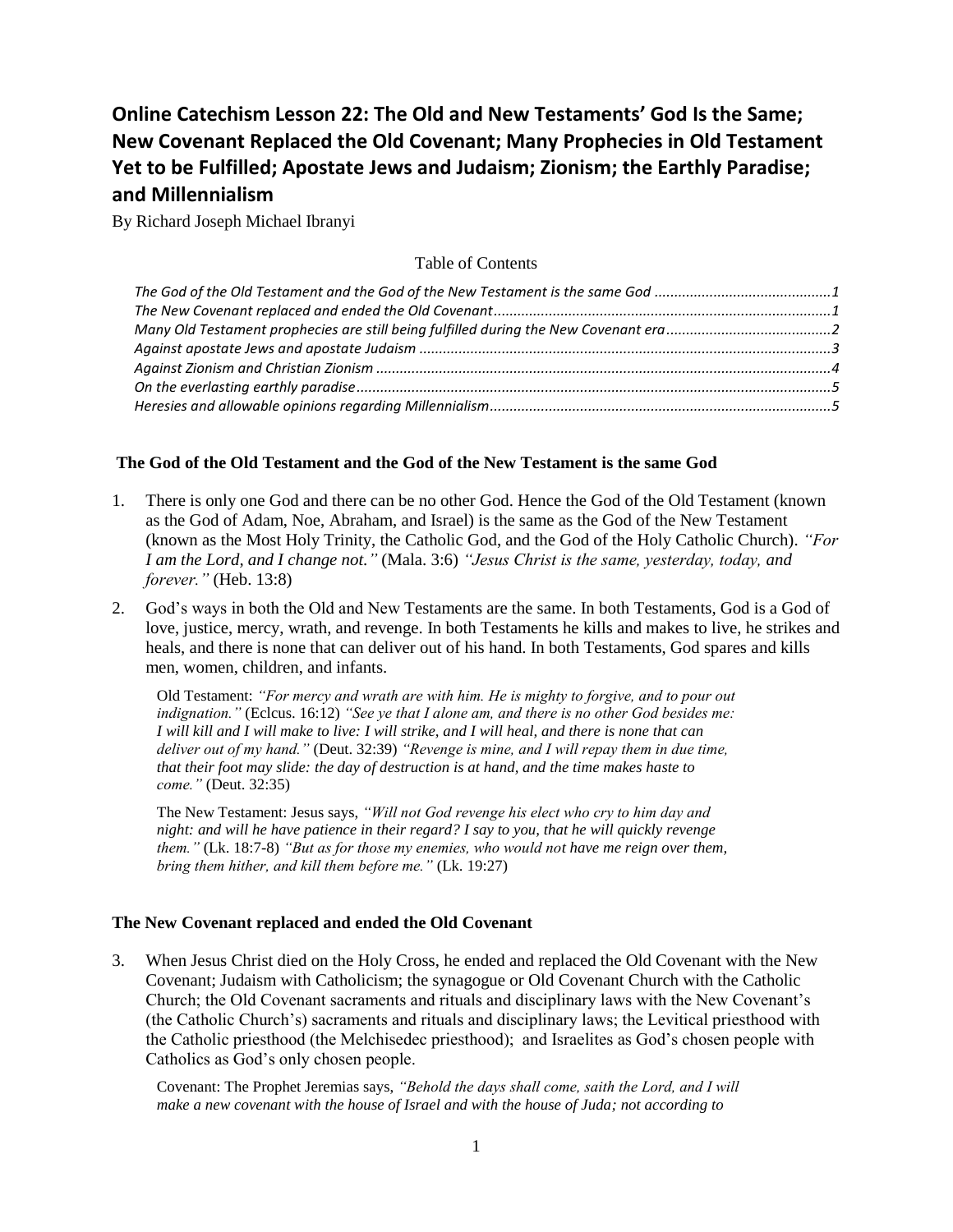*the covenant* [the Old Covenant] *which I made with their fathers."* (Jer. 31:31-32) St. Paul says, *"He* [Jesus Christ] *taketh away the first* [the Old Covenant] *that he may establish that which followeth* [the New Covenant]*."* (Heb. 10:9) *"But now he hath obtained a better ministry, by how much also he is a mediator of a better testament* [the New Covenant] *which is established on better promises. For if that former* [the Old Covenant] *had been faultless, there should not indeed a place have been sought for a second."* (Heb. 8:6-7)

Priesthood: *"If then perfection was by the Levitical priesthood, (for under it the people received the law,) what further need was there that another priest should rise according to the order of Melchisedech and not be called according to the order of Aaron? For the priesthood being translated, it is necessary that a translation also be made of the law."* (Heb. 7:11-12)

Chosen People: *"For there is no distinction of the Jew and the Greek, for the same is Lord over all, rich unto all that call upon him."* (Rom. 10:12) *"The Gentiles should be fellow heirs and of the same body and copartners* [with the Israelites] *of his promise in Christ Jesus, by the gospel."* (Eph. 3:6)

- 4. Hence Jesus says that whosever teaches that both the Old and New Covenants are in force at the same time destroys the New Covenant, as well as undermines and denies the purpose of the Old Covenant when it was in force, and thus cannot be under any covenant with God: *"And no man putteth new wine* [the New Covenant] *into old bottles* [the Old Covenant] *otherwise the wine will burst the bottles and both the wine will be spilled, and the bottles will be lost. But new wine must be put into new bottles."* (Mk. 2:22)
- 5. Beware, then, of the heresy which teaches that the Old Covenant is still in force and that Christ denying Jews are under it.
- 6. And beware of the heresy which states that after Jesus comes the second time he will re-institute the Old Covenant while he reigns on earth, known as Dispensational Millenialism.

#### <span id="page-1-0"></span>**Many Old Testament prophecies are still being fulfilled during the New Covenant era**

7. While God's covenants during the Old Testament era have ended and been replaced by the New Covenant, many Old Testament prophecies are still being fulfilled during the New Covenant era, especially regarding the reign of the Antichrist, the conversion of the Jews, the Battle of Armagedon, the second coming of Jesus Christ, the General Judgment, and the everlasting earthly paradise that Jesus will create upon his second coming. For example,

The reign of the Antichrist: *"I considered the horns, and behold another little horn [the Antichrist] sprung out of the midst of them, and three of the first horns were plucked up at the presence thereof. And behold eyes like the eyes of a man were in this horn and a mouth speaking great things."* (Dan. 7:8) "And he shall speak words against the High One and shall crush the saints of the most High; and he shall think himself able to change times and laws, and they shall be delivered into his hand until a time, and times, and half a time." (Daniel 7:25) "But at that time shall Michael rise up, the great prince, who standeth for the children of thy people; and a time shall come such as never was from the time that nations began even until that time. And at that time shall thy people be saved, every one that shall be found written in the book." (Dan. 12:1)

The conversion of the Jews in the final days: *"Behold I will send you Elias the prophet, before the coming of the great and dreadful day of the Lord* [the second coming of Jesus Christ]*. And he shall turn the heart of the fathers to the children, and the heart of the children to their fathers."* (Mala. 4:5-6)

The Battle of Armagedon, the second coming, and General Judgment: *"Proclaim ye this among the nations: Prepare war, rouse up the strong, let them come, let all the men of war come up. Cut your ploughshares into swords and your spades into spears. Let the weak say:*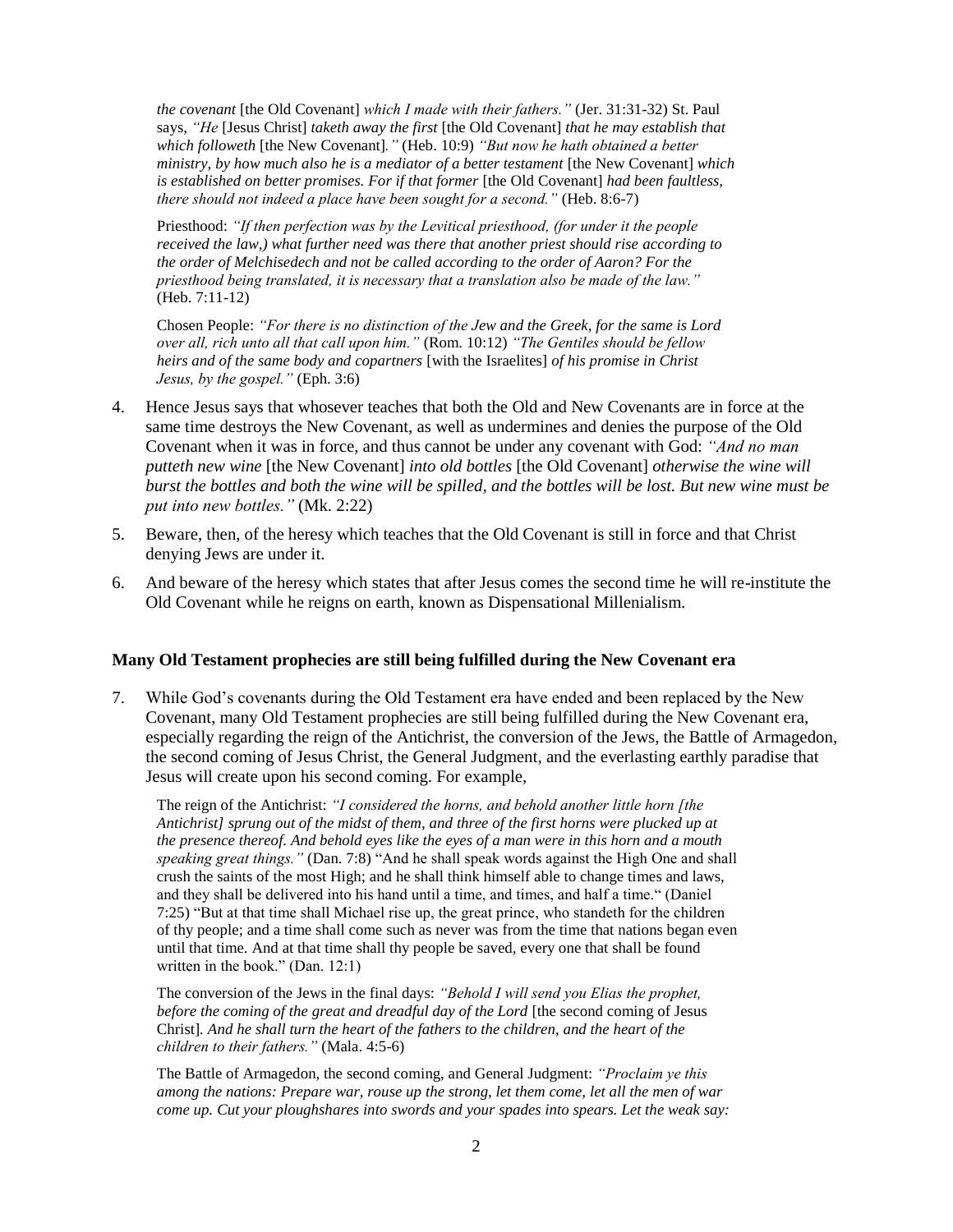*I am strong. Break forth, and come, all ye nations, from round about and gather yourselves together; there will the Lord cause all thy strong ones to fall down. Let them arise, and let the nations come up into the valley of Josaphat, for there I will sit to judge all nations round about. Put ye in the sickles for the harvest is ripe; come and go down, for the press is full, the fats run over, for their wickedness is multiplied. Nations, nations in the valley of destruction, for the day of the Lord is near in the valley of destruction. The sun and the moon are darkened and the stars have withdrawn their shining. And the Lord shall roar out of Sion and utter his voice from Jerusalem, and the heavens and the earth shall be moved, and the Lord shall be the hope of his people, and the strength of the children of Israel."* (Joel 3:9-16)

The second coming of Jesus Christ: *"Behold, the day of the Lord shall come, a cruel day, and full of indignation and of wrath and fury, to lay the land desolate and to destroy the sinners thereof out of it. For the stars of heaven and their brightness shall not display their light; the sun shall be darkened in his rising, and the moon shall not shine with her light."* (Isa. 13:9-10)

The General Judgment: *"But he shall judge the poor with justice and shall reprove with equity for the meek of the earth, and he shall strike the earth with the rod of his mouth and with the breath of his lips he shall slay the wicked."* (Isa. 11:4)

The everlasting earthly paradise: *"For thus saith the Lord: All the land shall be desolate, but yet I will not utterly destroy."* (Jer. 4:27) *"For behold I create new heavens and a new earth, and the former things shall not be in remembrance and they shall not come upon the heart."* (Isa. 65:17) *"And thy people shall be all just, they shall inherit the land forever."* (Isa. 60:21) (See Isa. 25:8; 65:17, 19, 25; Isa. 66:22; 2 Pt. 3:13; Apoc. 7:17.)

#### <span id="page-2-0"></span>**Against apostate Jews and apostate Judaism**

- 8. Apostate Jews do not profess belief in Jesus Christ and thus are also known as Christ-denying Jews or perfidious Jews.
- 9. Apostate Jews are on the road to damnation, are cursed and not blessed, are sons of the Devil (as are all unbelievers), are not God's chosen people, and are not under a covenant with God but are under an evil covenant with Satan.

*"He that believeth in the Son, hath life everlasting; but he that believeth not the Son, shall not see life; but the wrath of God abideth on him."* (Jn. 3:36)

*"He* [Jesus] *came unto his own [Jews], and* [many of] *his own received him not. But as many as received him, he gave them power to be made the sons of God, to them that believe in his name."* (Jn. 1:11-12)

*"For you are all the children of God by faith, in Christ Jesus."* (Gal. 3:26)

- 10. Hence beware of the heresies which state that apostate Jews can be in the way of salvation, are blessed and thus not cursed, are not sons of the Devil but are sons of God, are God's chosen people, or are under a covenant with God.
- 11. Christ-denying Jews crucified and murdered Christ by the hand of the Romans.
- 12. Beware of the heresy that Pilate wanted to kill Christ.

Pilate did not want to kill. Instead, Pilate favored Christ and did all within reason to not kill Christ. However, Pilate eventually sentenced Christ to death to prevent a revolt by the Christdenying Jews.

13. All apostate Jews are guilty of the inherited sin of deicide and thus are guilty of murdering Christ. They inherit this sin from their ancestors who murdered Christ. The only way they can get rid of this sin is by believing in Jesus Christ and getting baptized into the Catholic Church.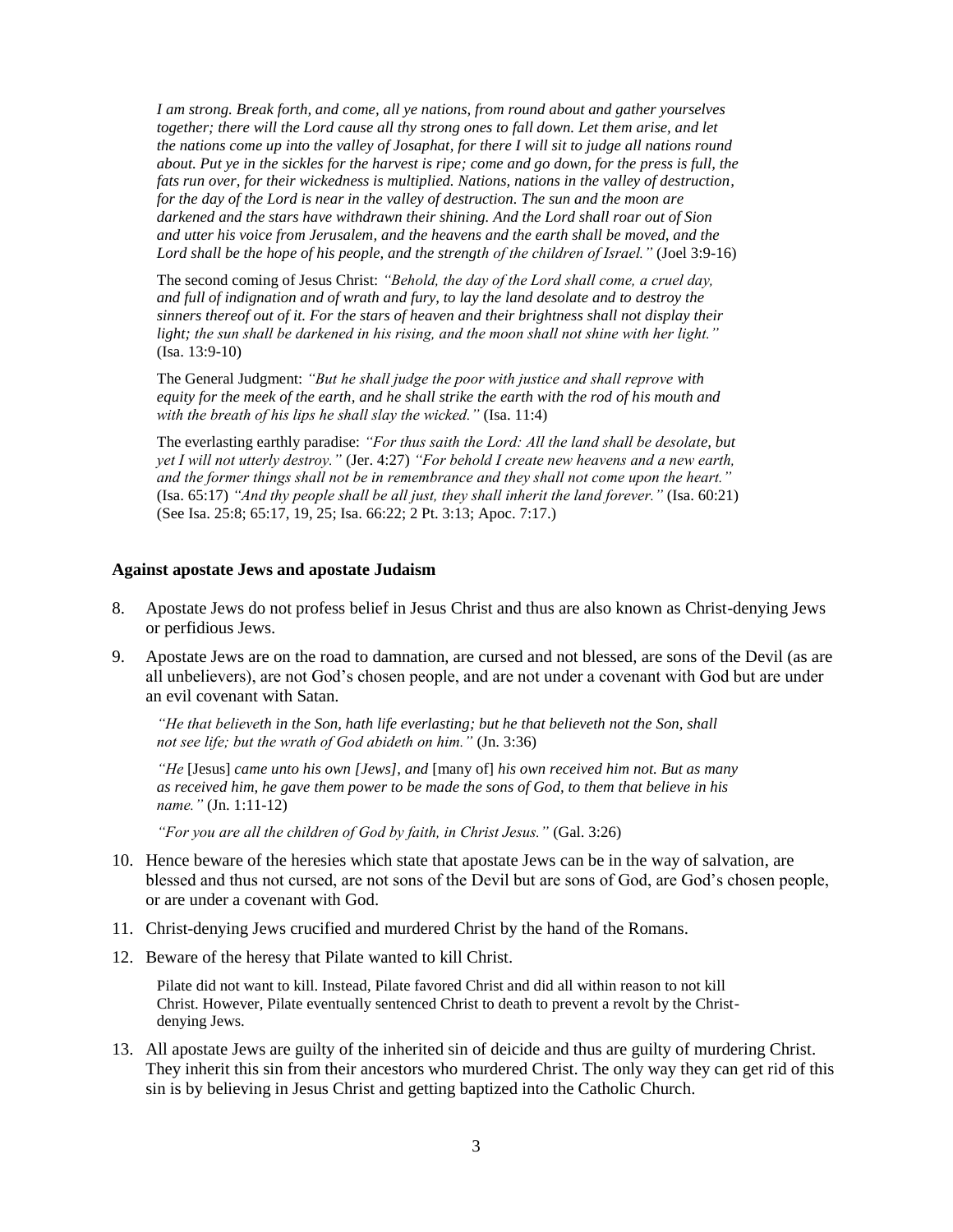The Christ-denying denying Jews inherited this curse from the Jews who consented to the crucifixion of Jesus Christ when they said, *"And the whole people answering, said: His blood be upon us and upon our children."* (Mt. 27:25)

- 14. Current-day Judaism, as practiced by apostate Jews, (such as Talmudic Judaism) is not true Judaism but a false Judaism, a Christ-denying Judaism. True Judaism died with Christ and rose as Catholicism.
- 15. Jesus Christ is the one and only Messias and thus any other Messias is a false Messias, an antichrist, and thus of Satan. *"Who is a liar, but he who denieth that Jesus is the Christ? This is Antichrist, who denieth the Father, and the Son."* (1 Jn. 2:22)
- 16. It is a heresy, as taught by apostate Jews, to believe that a person's race is determined by the matriarchal line instead of the patriarchal line. The dogma is that a person's race is determined by his father's race and not by his mother's race.

For more information, see *RJMI Topic Index*: Jews, Apostate.

### <span id="page-3-0"></span>**Against Zionism and Christian Zionism**

- 17. Zionism is the belief that apostate Jews have the right from God to repossess Israel after the Romans destroyed the Temple in AD 70 and banished the apostate Jews from Israel. God and his Catholic Church condemn this belief because only faithful Jews have the right from God to repossess Israel. And the only faithful Jews during the New Covenant era are Catholic Jews because only Catholics are God's chosen people during the New Covenant era and hence only Catholics can be faithful to God. Therefore the only Jews who have the right from God to repossess Israel are Catholic Jews and in God's good time. Consequently, every Jew who is not Catholic does not have the right from God to repossess Israel and thus, in the eyes of God, any such possession or attempted possession is illegal, mortally sinful, and an abomination in a place where it does not belong.
- 18. Half-Zionists believe that apostate Jews have the right to possess Israel and Jerusalem but they also believe the Palestinians have the same right. Hence they propose that apostate Jews and Palestinians share Israel and Jerusalem. God and His Catholic Church condemn half-Zionists because apostate Jews have no right from God to possess Israel, not even the smallest part of Israel. However, God is using the half-Zionists to rightly expose some of the crimes of Israel and certain Jews throughout the world.
- *19.* Christian Zionists are nominal Christians who believe that apostate Jews have the right from God to repossess Israel, re-build the Temple, and offer animal sacrifices—all of which have been condemned by the Catholic Church. They also believe that apostate Jews are under a religious covenant with God, are blessed by God, and are God's chosen people—all of which have been infallibly condemned as apostasy by the Catholic Church. Christian Zionists, then, are apostates in the strict sense of the word for justifying Christ-denying Jews and hence denying Jesus Christ by implication. Christian Zionists are the stupidest, evilest, and most hypocritical of all Zionists because they claim to believe that Jesus Christ is the only Messias and that men need to believe in him to be saved, yet they also believe that apostate Jews who deny that Jesus Christ is the Messias and are bringing the Antichrist to power are good and blessed by God. Without knowing anything about Catholic dogmas, anyone can see that these beliefs are illogical and contradictory. Christian Zionists have indeed called evil good and have blessed what God has cursed and thus confirm Christ-denying Jews in their deadly error of apostasy from God. *"Woe to you that call evil good, and good evil; that put darkness for light, and light for darkness"* (Isa. 5:20*) "They that call this people* [Christ-denying Jews] *blessed, shall cause them to err: and they that are called blessed, shall be thrown down headlong."* (Isa. 9:16)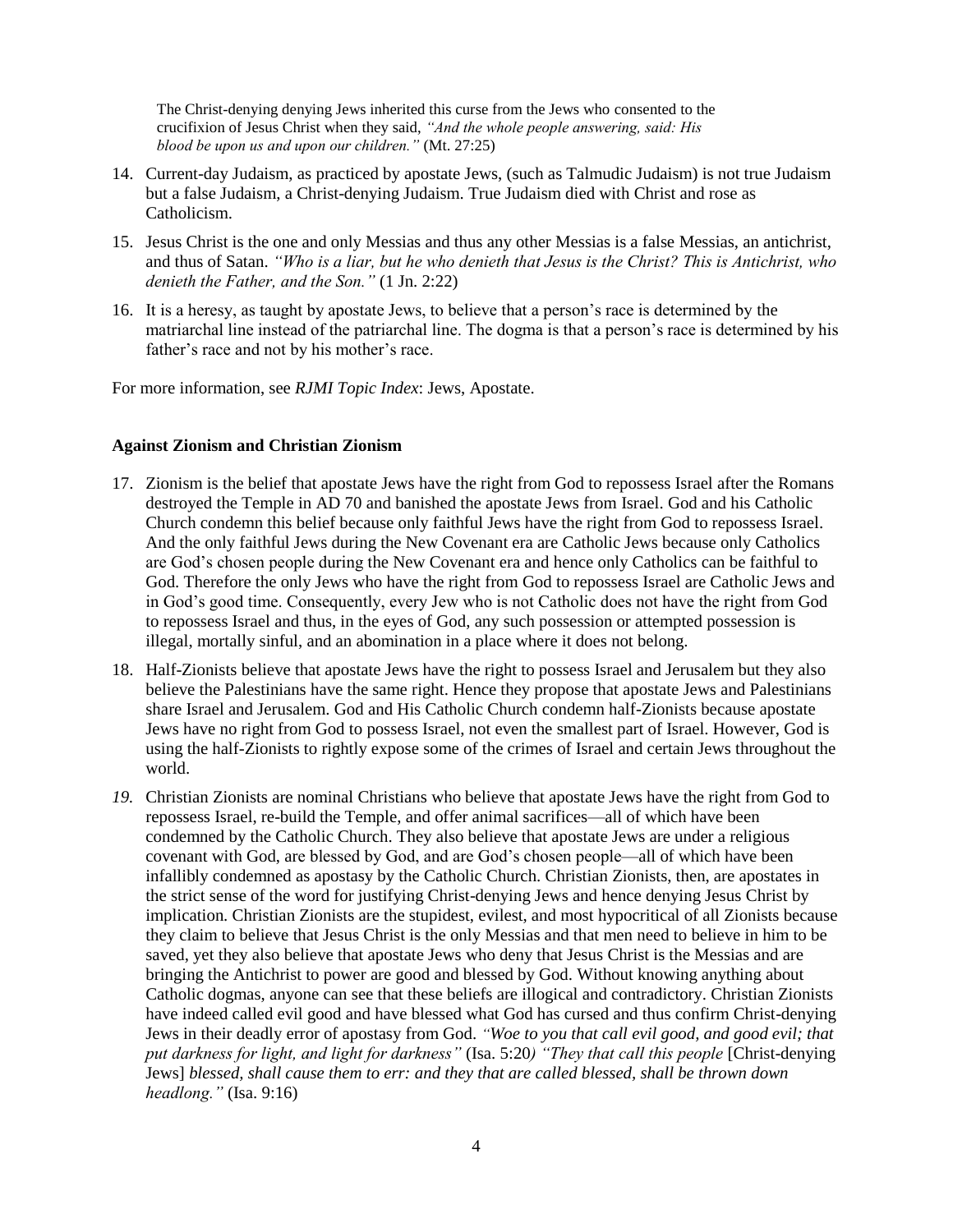For more information, see *RJMI Topic Index*: Zionism.

## <span id="page-4-0"></span>**On the everlasting earthly paradise**

- 20. Some of the things mentioned in this section are dogmas and some are allowable opinions, ones that I hold. The following sections regarding Millennialism and Amillennialism will specify which opinions are allowable and which are dogmas. The opinion mentioned in this section is called Amillennialism (non-millennialism).
- 21. During his second coming, Jesus will kill all the evildoers and burn the fallen earth and its heaven with fire. But he will not utterly destroy the fallen earth and its heaven. After he utterly desolates the old earth and the old heaven by fire, he will transform them into a new earth and a new heaven that will last forever. Regarding the everlasting earthly paradise,
	- a) Christ will personally reign in it.
	- b) It will last forever and hence will not be temporary. Hence this earthly paradise will be everlasting and thus will not only last for 1000 years or a longer or shorter period of time that will come to an end.
	- c) It will never have any sin or sinners in it and thus there will never be a rebellion in this earthly paradise.
	- d) All the devils and reprobates will be sealed in hell forever and never more released upon the face of the earth.
	- e) There will be neither death nor procreation.
	- f) It will be inhabited by all of the elect forever in their resurrected and glorified bodies.
	- g) This everlasting earthly paradise will be united to the heaven of God's home in a way we cannot comprehend.
	- h) The saved Christian Israelites will then inherit the Promised Land forever and the saved Christian Gentiles will inherit their respective lands forever. Christ the King, the son of David, will rule on earth over all the nations and men from the New Jerusalem that will come down from heaven and land where the current Jerusalem is. And each nation will have its own king and queen while Christ will be the King of kings and Mary the Queen of queens.
	- i) All the elect will visit Christ the King and Mary the Queen in the New Jerusalem from time to time.

#### <span id="page-4-1"></span>**Heresies and allowable opinions regarding Millennialism**

22. Millennialism interprets the 1000 years mention in Apocalypse 20 to mean a 1000 year earthly reign of Christ upon the earth after his second coming after which there will be the General Judgment. Hence it teaches that there will be a 1000-year intermediate kingdom of Christ upon earth before his everlasting kingdom.

*"And I saw an angel coming down from heaven having the key of the bottomless pit and a great chain in his hand. And he laid hold on the dragon the old serpent, which is the devil and Satan, and bound him for a thousand years. And he cast him into the bottomless pit and shut him up and set a seal upon him that he should no more seduce the nations till the thousand years be finished. And after that, he must be loosed a little time."* (Apoc. 20:1-3)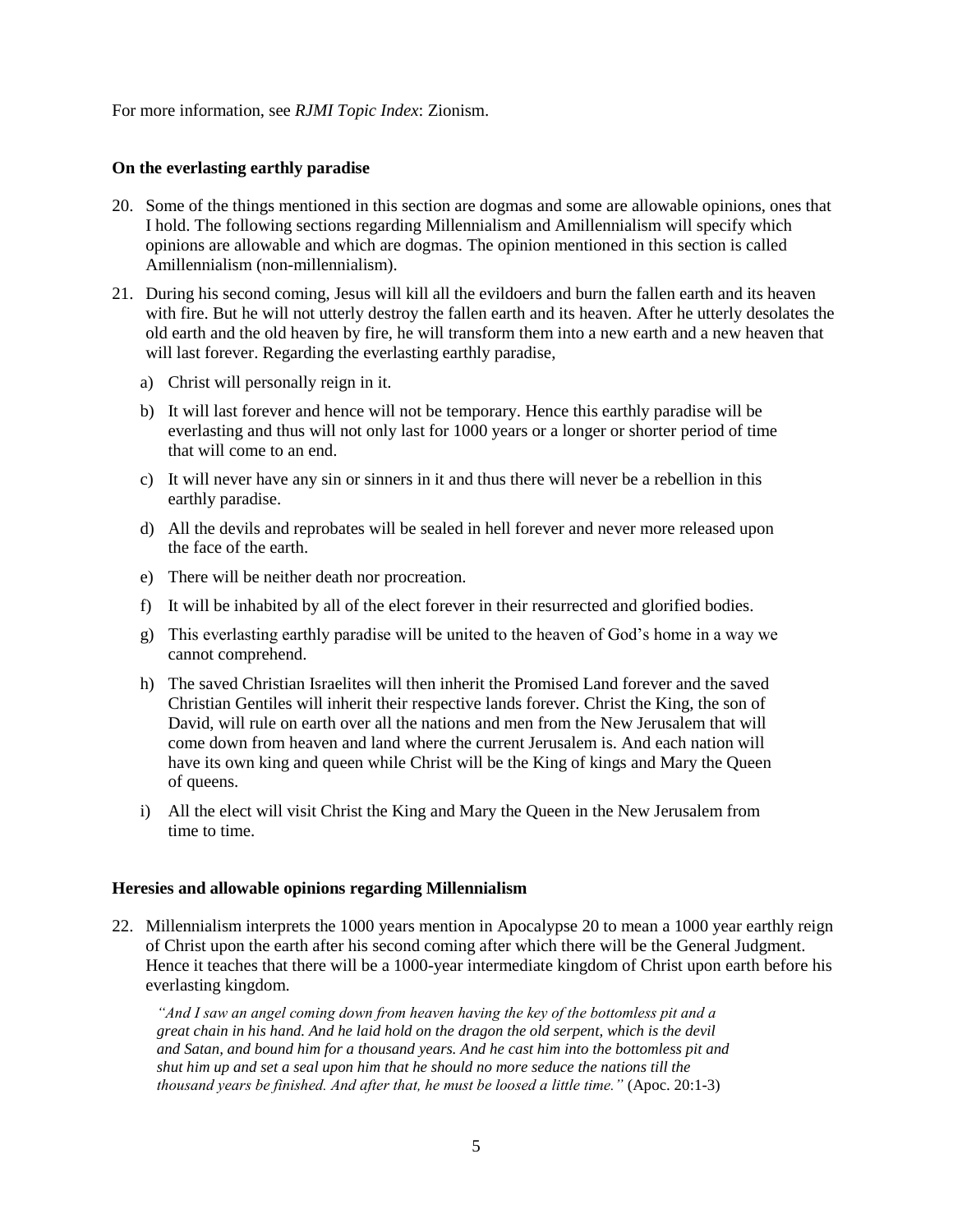- 23. Amillennialism (which means non-millennialism) interprets the 1000 years to mean a time period during the New Covenant era before the second coming of Christ. St. Augustine and I hold this opinion. The one difference is that St. Augustine believed that the whole New Covenant era up until the reign of the Antichrist is the 1000 years, and thus is a symbolic period of time. I hold the opinion that the 1000 years is from the time of Christ's death in AD 33 to the beginning of the Great Apostasy in AD 1033, and thus is a literal period of time. <sup>1</sup> The everlasting earthly paradise that Christ creates upon his second coming, as mentioned in the previous section, is the Amillennialist opinion that St. Augustine and I hold.
- 24. The following are some of the opinions held by millennialists, some of which are allowable opinions, some are heretical, and some may be heretical:
	- j) Most of the millennialists (aka Chiliasts) believe that after his second coming, Christ the King will rule the earth for 1000 years or a long period of time in an intermediate kingdom before the General Judgment and his everlasting kingdom. And most teach that this intermediate kingdom will be a new earth, an earthly paradise.
	- k) Most millennialists have the elect who died before Christ's second coming resurrected and living in this intermediate kingdom in their glorified bodies. And most have the elect who survived the second coming not dying and thus living in this intermediate kingdom and procreating.
	- l) Some millennialists believe that no one will fall away in this intermediate kingdom and thus there will be no rebellion while others believe that some who have not died will fall away which will culminate into a great rebellion that Christ puts down by killing all the evildoers, as he did during his second coming. The former opinion is allowable. But the latter opinion (the rebellion) may be heretical, as I have not time to thoroughly study it.
	- m) At the end of the intermediate kingdom, some millennialists believe Christ will create another earthly paradise that will be everlasting and thus be an everlasting kingdom on earth but some believe that the earthly paradise will end forever and thus the elect will only be in heaven and thus the everlasting kingdom will only be in heaven. The former opinion is allowable and may be a dogma. But the later opinion (the there will be no everlasting earthly paradise) may be heretical, as I have not time to thoroughly study it.
	- n) Most millennialists have the General Judgment occurring at the end of the intermediate kingdom.
- 25. Dispensational Millennialism is heretical and apostate. It teaches that after the second coming, Christ will re-institute the Old Covenant for the Jews living in Christ's millennial kingdom and thus they will not be under the New Covenant.

This heresy, then, denies the purpose and need of the New Covenant and thus denies the purpose and need of Jesus Christ to redeem and save men. It goes backward to a time when Jesus had not yet come and thus when Jews were looking forward to the coming of the Messias; and thus, in essence, denies that Jesus Christ is the Messias. Some even have the animal sacrifices re-instituted. Hence they replace Christ, the Messias, with an animal. The animal sacrifice, then, becomes not a symbol of the Messias (which it was during the Old Testament era) but the Messias itself while Christ's sacrificial death and the Holy Mass is replaced by animal sacrifices.

26. Some dispensational millennialists also believe that Christ-denying Jews during the whole New Covenant era from the time of Christ's death are dispensed from being under the New Covenant and are still under the Old Covenant; which hence, according to this heresy, the Old Covenant has not

l <sup>1</sup> See RJMI book *The Great Apostasy*: "Satan Chained in AD 33 and the De-paganization of the World Begins" and "Satan Unchained in AD 1033 and the Re-Paganization of the World and Great Apostasy Begin." And see RJMI video/audio, *The Chaining and Unchaining of Satan*.